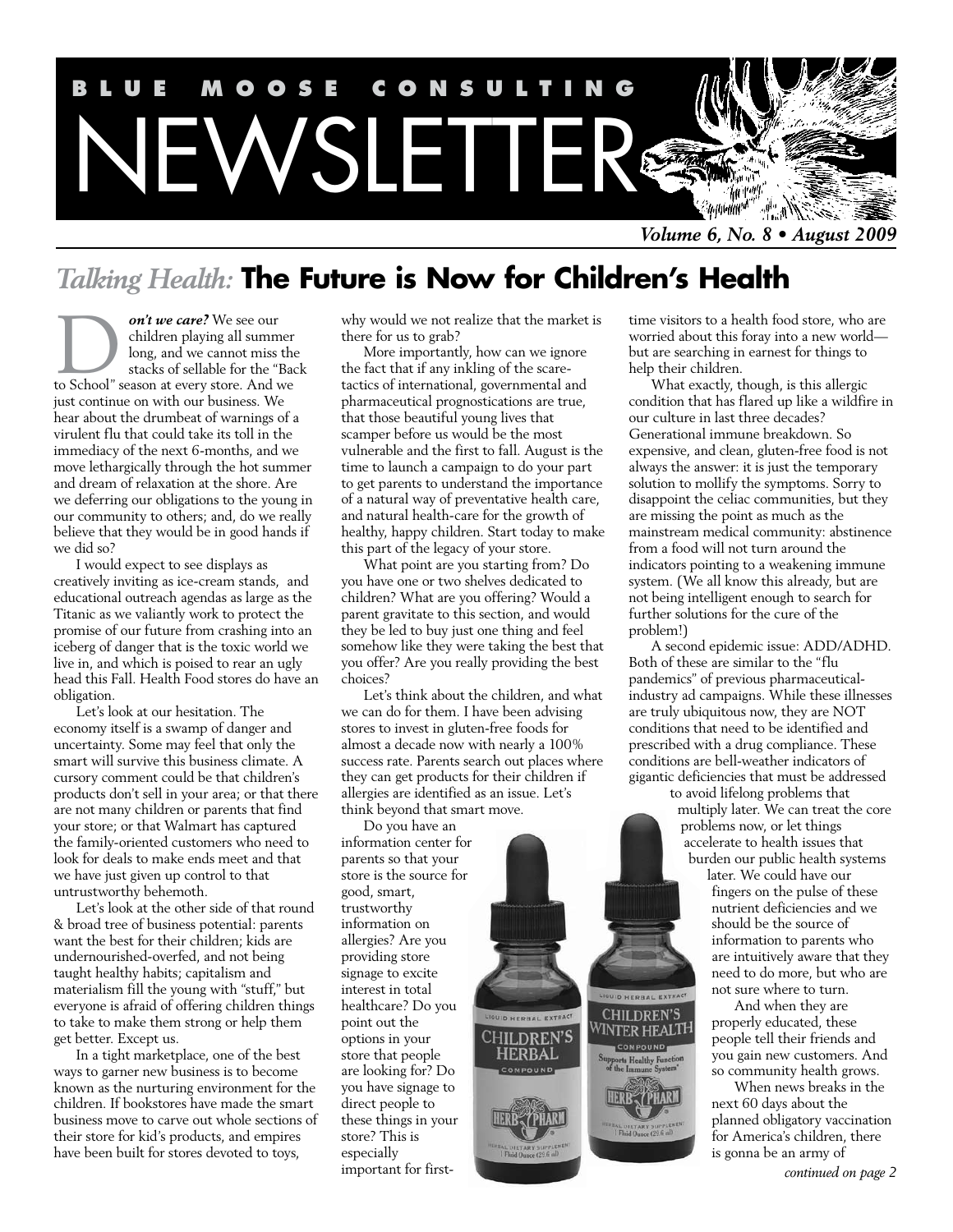# **The Future is Now for Children's Health**

*continued from page 1*

parents, relatives and grandparents who are going to be worried and peeking around for alternatives. While very few parents will be courageous enough NOT to allow their children to be protected by the governmentsanctioned pharmaceutical industry's mandatory "guess-work solutions", every child-guardian will be interested in alternatives that are offered for child immune support and natural nutritional strengtheners.

This supposedly unavoidable crisis can be an opportunity for our industry to harness the attention of families to turn to us for safe and effective nutrients, foods and advice that can guide them to ways to better raise their children more healthfully.

*So, what to do?* 

First, change all other sales plans and offer a large endcap of children's products for the next several months. Make the point that you want to discuss children's nutritional and immune-support issues with anyone who needs help. Consolidate information and make it inviting and important: not a thrown-together afterthought.

Be creative in activities and outreach. Find a local natural healthcare practitioner and invite them to give a talk, a series of talks, or a question & answer session on a Saturday. This may gain business for them and forge an alliance between your store and their office for working together in the future. Have an activities day with giveaways. It is here that you will notice the energy that children bring. While you do not want your store to become a playground, you will see how similar these buzzing young souls are to the honeybees that are disappearing and suffering from Colony Collapse Disorder (CCD). We do not want to lose this young life through the arrogance of our culture's misdeeds!

Educate, educate, educate. Neither schools, nor other grocery stores, are offering clean products and sage advice. Now is the time for you to learn more about children's health needs and natural remedies for children's illnesses. Identify the staff member(s) in your store most likely to have this interest, and turn to them for support when a new parent arrives with their worries. Nordic Naturals and Himalaya USA both have excellent handout materials that can act as take-home pieces, like a little invitation to have the inquisitive shopper return again as they proceed upon the road towards raising a healthy natural

foods child. They have to start somewhere, and you are their greeter to this new way of good life.

Advertise. Parents are open to driving off the beaten track to go to a store that calls to them. Nordic Naturals offers the largest selection of products for kids of any company that also offers outreach support. While it is self-evident that Omega-3s are the most important nutrient for every child to be consuming from infancy through post-College first job, many stores are being passive about declaring this nutrient elemental to public health.

**Nordic Naturals** has not only led the way with quality products for taste and purity, but they have also made tremendous inroads into the mainstream to make people aware of the importance of the Essential Fatty Acids. From Oprah to the NFL—and every health fair in between— Nordic Naturals has literally raised the boat of every store's sales of Omega-3s through their primary research, education, store support, advertising and demos. No company can match the veracity of their science and the dedication of economically very tangible support that they give to stores who work with them.

For those stores that have invested fully in Nordic Naturals fish oils, the support has made these products integral best-sellers and customer magnets. Why I mention this all here is because these stores have also been the recipients of some of the most generous and creative marketing support ever seen in the natural foods industry. It literally pays to make Nordic naturals your #1 Omega-3 company: a win-win situation where you promote the best and most-essential while also getting outreach support to bring more people in to the place of natural health. Nordic Natural are fish oil experts.

> August through December: dedicate one endcap to a bountiful display of Nordic products for children on the top three shelves, and a cross-

merchandised selection of Nordic products for adults. Ask your BMC rep about what it would take to achieve Partnership status with Nordic Naturals, and do what it takes to make this happen. And then, use Nordic's support to advertise, educate and encourage Omega-3 nutrition for every family in your jurisdiction.

EN'S CHEWABLE mmune **HEALTH BASICS** CLINICALLY PROVEN IMMUNE SUPPORT  $60$  tablets  $25$  mg  $\cdot$  Wellmune WGP\*



Finally, be compassionate as parents start to panic when the mandatory vaccination programs are imposed upon us from the

24/7-hour news cycles, public policy statements from experts, and zero-resistance legislation from our policymakers influenced by the squadrons of dollars and generous corporate lobbyists. The human species has been forced to go through many ill-advised evolutionary experiments before the latest tendency to vaccinate everyone against invisible enemies (think the past 100 years of transfats, Agent Orange and its pantheon of chemical cousins, colorful petrochemical additives, etc.) The human species will survive. It is our job to lead people to

the truth, and that is best done in the manner of every good teacher: calmly, listening when necessary, and speaking while holding the feather of truth earned through a deep vocation to the craft: in this case natural health and real healing.

This is the time to promote herbs and homeopathics. This is the time to enlighten people to the fact that they are the guardian of their own, individual, and sacred immune system. So, let's do our jobs!!

*Omega-3s.* We all already know the importance of Omega-s for children's health. Carry that information forward. Nordic has demos, trifolds, coloring books and growth charts. Brilliant support to get the parent information, and the child's interest. I repeat: stores that have partnered with Nordic are reaping critical marketing support and are harvesting new customers every day through the outreach. In a world where everyone is trying to force the issue of their "special" new fish oil, trust the experts and show that you offer America's most trusted fish oil product: and benefit from the reciprocal generosity these ocean product authorities offer!

*Herbal Support.* If you have been a parent who has used natural remedies for your children, or if you know a parent who has naturally and comfortably treated their loved ones health without turning to dubious drug therapy, you know that the natural methods work. We should not be shy or scared when it comes to educating about these gifts from Eden's garden.

The most well-known products for children's health are the easy-to-use liquid extracts from **Herb Pharm**. With these two products, you can lead the charge for natural health through the back-to-school sickness squalor, and even every infant and child health concern. Yet, most stores do not promote these products because they say they sell slowly.

*continued on page 6*

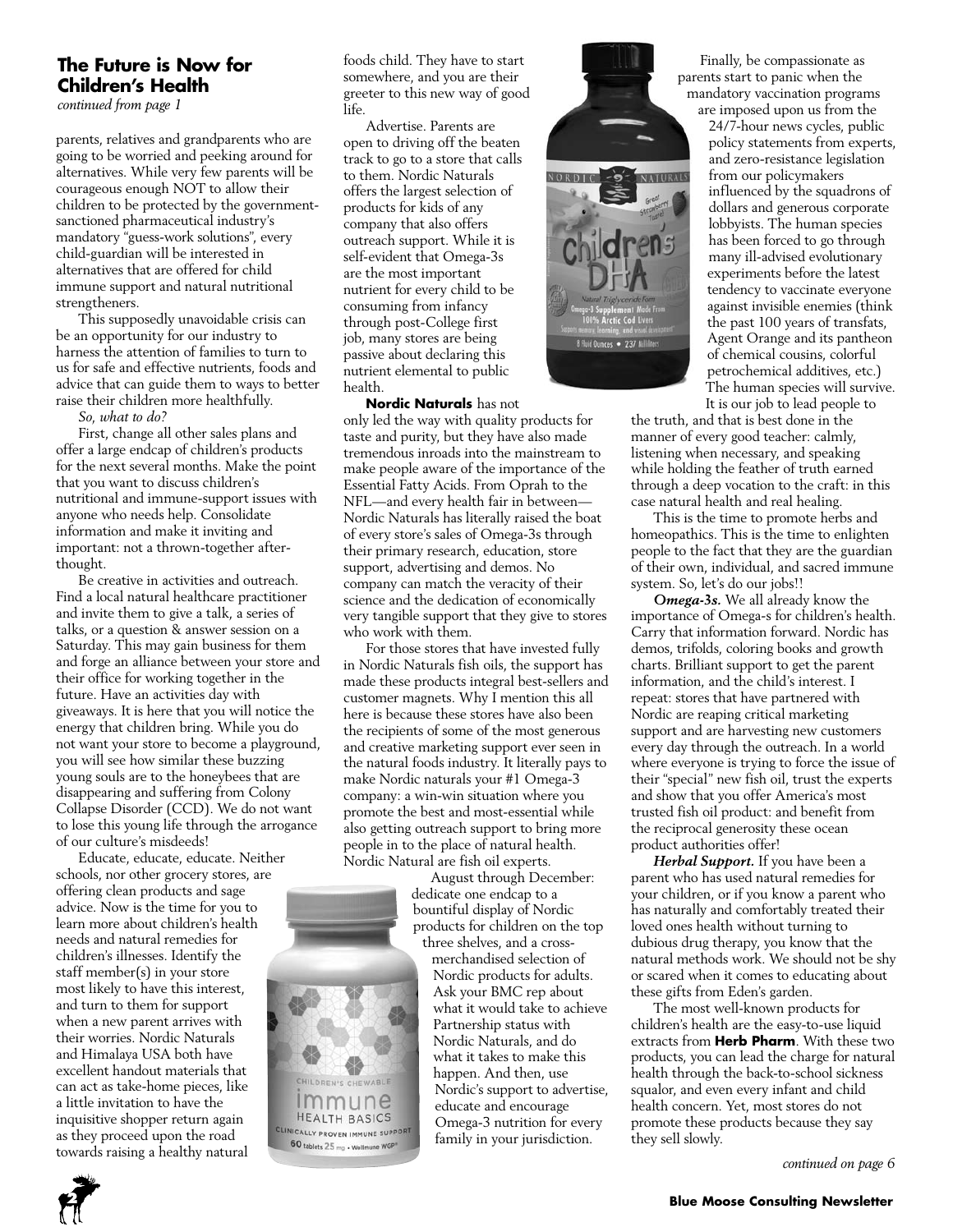

# **August Children's Promotion 20% off minimum of 3 each**

Dermal Health™ Compound Children's Herbal™ Compound Children's Echinacea™ glycerite Children's Winter Health™ Compound

**Herbalist's Pick for August:** 

Violet liquid extract – Mild sedative and gentle alterative for babies and small children\*.

## **Training: Children's Health**

Thursday, August 20th, 2 & 7 PM EST. Ask your BMC rep for details Children's Herbal Compound: Chamomile flower, Lemon Balm leaf & flower,

Catnip leaf & flower, Fennel seed.

**Children's Winter Health™ Compound:** Supports the Healthy Function of the Immune System\*. Echinacea root, Elderberry fruit, Meadowsweet leaf & flower, Hyssop leaf & flower, Ginger rhizome, Horseradish root, Thyme leaf & flower, Cinnamon bark. Dermal Health™ Compound: Supports Healthy Function of the Skin\*. Burdock seed, Nettle seed & calyx, Sarsaparilla root, Yellow Dock root, Spilanthes flowering herb, Ginger root

Children's Echinacea ™ Glycerite: Supports Healthy Function of the Immune System\*. Echinacea purpurea fresh root & Sweet Orange essential oil

\* these statements have not been evaluated by the FDA

# **NORDIC®**<br>NATURALS

Pure and Great Tasting Omega Oils

# *Essential Nutrition Tastes Great With Nordic Naturals*

Encourage Smart Minds, Healthy Bodies & Resilient Immune Systems for our Children with Nordic's pure& delicious Omegas & more!!

#### **The perfect time to remind parents that Omega-3's are essential nutrition**

*Endcap the bestsellers and promote the tastiest choices for even the most finicky!!*

Children's DHA Nordic Omega-3 *Gummies* Children's DHA Liquid Nordic Omega-3 *Fishies* Omega 3, 6, 9 Jr. Omega-3, 6, 9 Jr. Travel Paks Omega 3, 6, 9 Jr. Liquid Ultimate Omega 500 softgels Omega 3, 6, 9-D, Jr. Nordic *Berries* Multivitamins

#### **Sign up for a product promotion at 15% off for children's product, or arrange a theme-based promotion with your BMC rep at up to 20% off!**

Nordic Omega-3 Gummies—60-tangerine flavored gummies for children two years & older providing 41 EPA & 27 DHA. Gluten/yeast/ milk derivate-free. 2 gummies daily.

Nordic Omega-3 Fishies—a huge catch with a delicious tangerine taste providing 68 EPA & 45 DHA. Gluten/yeast/milk derivate-free. One fish daily! 30 catches per jar.

Nordic Berries—rich in vitamins, minerals & antioxidants and have a delicious sweet-and-sour citrus taste. They are pectin based, with no gelatin or added coloring. This multivitamin makes an ideal companion to any of our fruit-flavored fish oil products.

Not represented by BMC in NJ, SC and parts of PA Not represented by BMC in NC, SC *Nordic Naturals: providing the best customer support for the best fish oil products in the industry!!*





# **Big News Again from Bluebonnet Nutrition**

Taste-testing results are coming in… Bluebonnet has the best tasting liquid Multiple on the market!! *Rev-up sales with this delicious & nutritious liquid Multi An Excellent August Endcap*

#### **Super Earth Liquid Multinutrient Formula**

• Gluten-free, with spirulina & chlorella

• natural tropical fruit flavor, 32 fl oz.

• Pomegranate, Mangosteen, Goji Tart Cherry Fruit & Acai Extracts

# **More Vitamin-D from the Leader in Lanolin-based D3 Cholecalciferol**

D3 5000 IU Vcaps 60 + 120s Earthsweet® Chewable Vitamin D3 400 IU 90s Earthsweet® Chewable Vitamin D3 1000 IU 90s Earthsweet® Chewable Vitamin D3 2000 IU 90s *all these new Ds are Kof-K Kosher and Gluten-free*

#### Ask your BMC rep how to increase sales with the **"End of the Summer Sizzler Savings"** promo beginning August 10.

Not represented by BMC in NJ Not represented by BMC in NJ, SC Earthsweet® is a proprietary, all-natural, antioxidant sweetening mix of juice concentrates (wild blueberry, cranberry, prune, cherry, strawberry, raspberry and bilberry fruits, grape seed and raspberry seed), dried unrefined cane juice and crystalline fructose to provide a delicious natural flavor, but to help preserve and stabilize ingredients in the formula

# INEWTON , homeopathics

**Nurturing Naturally Since 1987** 

**August Promotion 20% off liquid or pellet complexes**

*minimum 6 each*

**Flu (N005) Sick Stopper Spray (N216) Bowel-Digestive Care for Kids (F029) Hypercalm for Kids (F059) Vaccination-Illness Assist for Kids (F098)** *Phone Training: "Homeopathy for Seniors"*

Thurs., August 20th, 10 & 3 PM EST. Ask your BMC rep for details

*Product Update:* Chicken Pox & Measles, Kids (F014) is now combined with the Vaccination-Illness, Kids (F098).

*Newton Homeopathics is offering a new monthly email newsletter.* Sign up by giving your email address to your BMC rep: we will only send if you request the newsletter!!

## NEW PRODUCT RELEASES **5 new products for pets. Intro sale at 20% off thru September**

Parasites (P007) • Inflammation (P009) • Scoot Stopper (P011) • Injury Rescue (P017) • Fever-Infection (P004)

*Make a smart move: Place a display of Newton Flu Formula by the register, for your communities health!!*

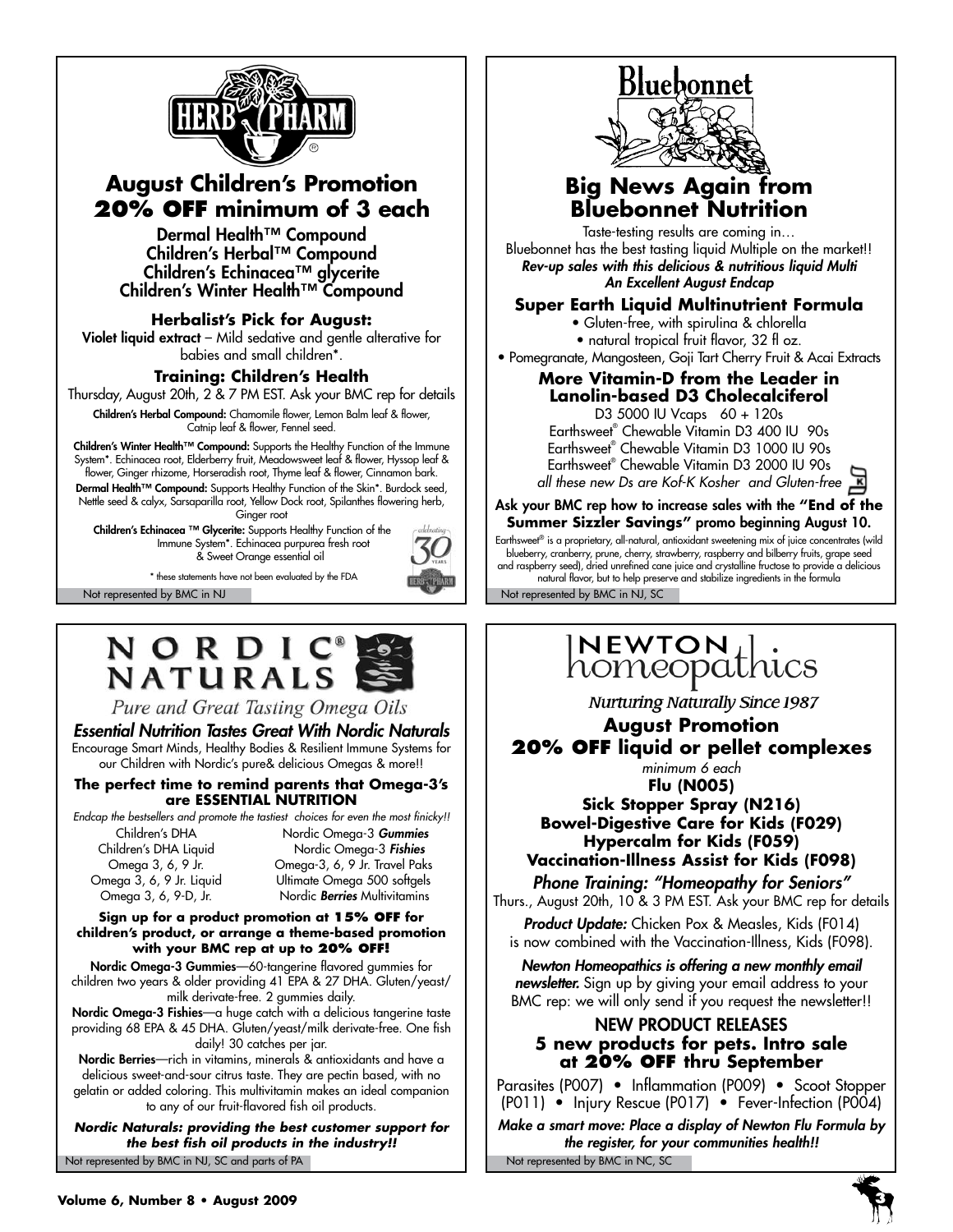

# **Look at your Community!!!!!**

*They need to be eating more Raw Foods! Let the "Juvo Revolution" begin in your store ReJUVOnation has never been easier to attain*

Internationally-renowned oncologist James Hwang, M.D., Ph.D., and a team of fellow food scientists created Juvo as an easy-to-use, convenient perfect-food supplement packed with fresh, living foods. JUVO is a plant-based vegetarian meal. It contains organic whole grains, vegetables, sea vegetables and mushrooms. Over 25 natural ingredients are freeze-dried to protect essential nutrients and retain freshness. Freeze-drying works to preserve all the beneficial compounds naturally present in the fresh, organic whole foods from which JUVO is made. No complicated processing or chemical additions are used in creating JUVO for you.

JUVO is your perfect raw foods lifestyle companion that can serve as a comfortable transition into the raw foods lifestyle as people begin to enjoy forays into the world of fresh organic produce, nuts, seeds, sprouts, and herbs & spices. JUVO is also perfect for people who have "on the go" lifestyles and need to fortify their bodies, rejuvenating their health to excel and thrive in life. Juvo—Quality Raw Food Nutrition at an affordable price

Not represented by BMC in Eastern PA, NJ





☆ Health Product

**Back to School with Better Health** True, Quality Aloe for Powerful Therapeutic Results

*August ENDCAP Promotion* Purchase at least 36-units of the Whole Leaf Juice Concentrates— Quarts or Pints mix & match—and receive an

**extra 10% discount**

*Daily Immunity for Kids & Adults!!!* ALOE LIFE Whole Leaf Aloe Vera Juice Concentrate is the highest-quality certified-Organic Aloe Vera in a bottle, providing maximum benefits when taken daily. It is a 4.5:1 concentrate, containing the valuable yellow sap with solids averaging 14,500 per bottle. **Benefits include** help with digestion, and absorption, when taken before meals. Energy, Immune System Support, Anti-inflammatory-support for tissues and joints. Beneficial with Allergies, Liver Support and for any Bowel Distress. **Aloe Life products** contain no added water, and there is no high-heat used in the

processing: keeping all the essential nutrients and polysaccharides intact naturally, to help provide maximum immune system support.

*Mix with any beverage for an ounce of prevention before school or work every day*

wellinhand ACTION REMEDIES **Topically Applied Herbal Answers August Promotion** mention deal at time of order **10% off** direct orders only **Wart Wonder for Delicate Places Zero Zitz! Kreamy Kleanzer – Moisture Marvel Locally Manufactured and Effective** No other bodycare company in the U.S. covers as many health issues as Well in Hands' Action Remedies. These Topically Applied Herbal Answers are exceptional skin care, and everything about the company is a wonderful story. Made by Linda, just for your clientele, these products deserve placement in every store

wishing to offer products that work!



# **Strengthen the body, Strengthen the gut**

That body that has the strongest probiotic profile will be the body most prepared for any unforeseen health assault.

Our understanding of the benefits of probiotics has evolved from occasional use after antibiotics or an illness, to being a necessary daily supplement that assists many body functions from digestion to immune-system performance.

Constructive education + promotion of probiotic supplementation should be a first-line concern of every health care professional seeking to advise on preventative health care.

*For your community now, what are you going to do to alert & remind everyone to the importance of probiotic supplementation for optimal immune support this Fall?*

## **Dr Ohhira's Probiotics 12 PLUS**

 Scientifically-validated, clinically-praised: in a class by itself.

A probiotic that works naturally with the body systems to heal + defend.

No store should be without Dr. Ohhira's plant-based probiotics!

If you are in school, you should be taking viable probiotics daily.



*Finest Quality Hair, Body and Skincare Accessories*

# **Attention Pet Owners**

Since 1979, Bass Brushes has provided the finest quality hairbrushes in the industry. After many requests from pet buyers, decrying the absence of a quality brush for the loved companions, Bass set

out to make a revolutionary patent-pending Natural Pure Bristle with wire-pin Brush. Set in beautiful Bamboo + other fine woods, these products are now available!

As pet care is one of the fastest growing retail segments, these products will quickly become the standard for any quality *Natural Pet Care* section. Ask you BMC rep about the new "Pet Groomer Line" providing the World's Finest Pet Brushes. The multi-sectioned pad provides a triple-combing advantage. Brushes are made with earth-friendly bamboo. Available in a truly beautiful, space-friendly Pet Brush display

Not represented by BMC in NC, NJ, Eastern PA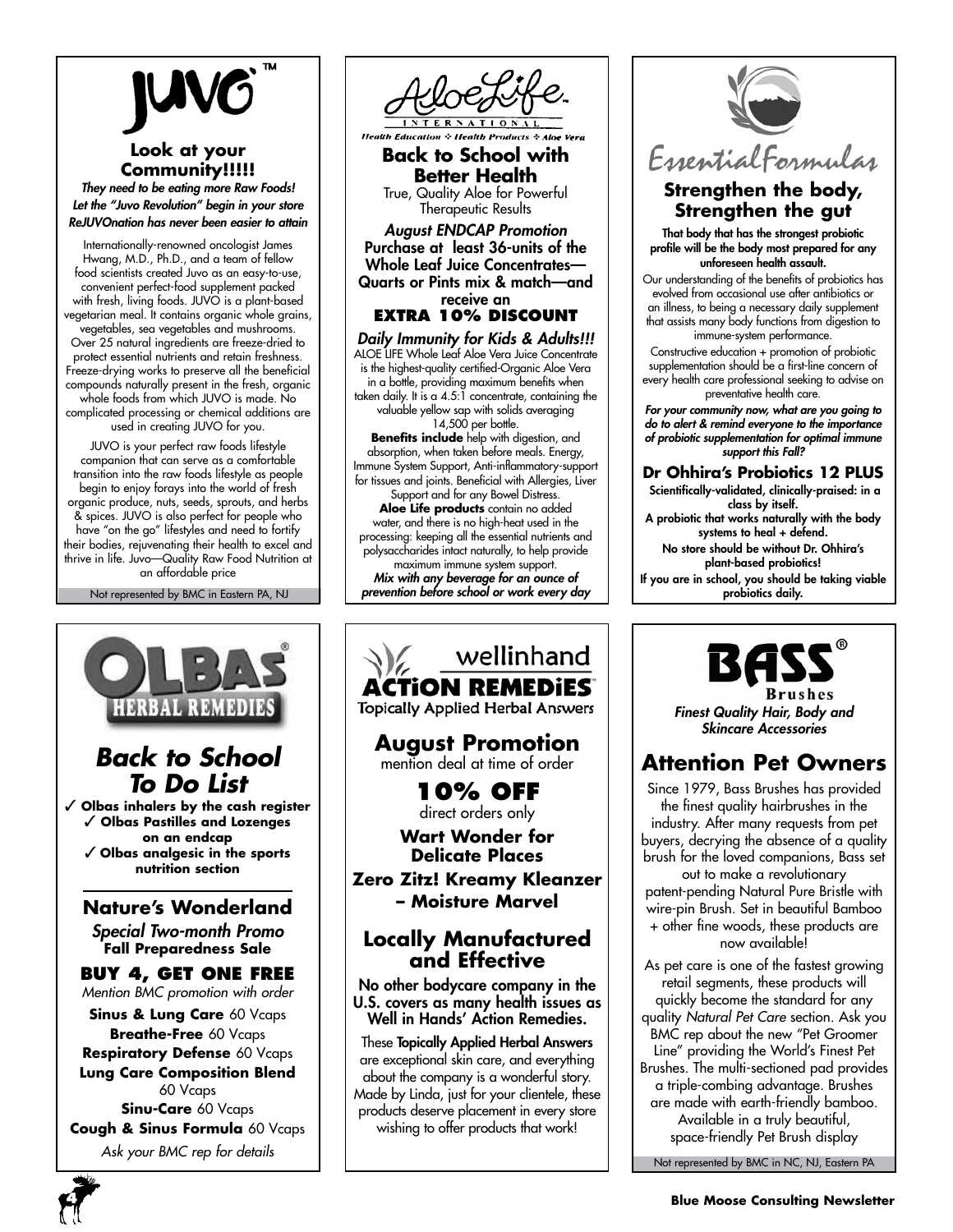

# *Offer Extended: Summer Hair Care Give-away Promotion Henna Cream Gift with Purchase*

Surya Brasil All Natural Cream Semi-Permanent Color Henna Cream is now available for a limited time with a 3.04 fl. oz. Leave in Cream Conditioner **FREE**

**This Gift with Purchase is sure to excite people about these two great products!**

Surya Semi-Permanent Hair Color: 15 vivid colors providing a treatment for hair & scalp. Made with natural plant and fruit extracts including aloe and acai. Contain NO ammonia, NO PPD, NO parabens, NO resorcinol, and NO lead. Hypoallergenic and gluten free.

The Bonus Offer is a **Color Fixation Leave in** Conditioner. This all-day, lightweight formula conditions and styles while protecting hair color from fading. With carotenoid-rich Amazonian buriti oil and cupuacu butter. This **free** trial-size promotes lasting color.

*Since 1995, and now in 16 countries*

# **PERFECT® ORGANICS** *July Promotions* **Stock up on Body Scrubs! 10% off 6 or more**

(\*mix and match scents\*)

 *Choose from these three Ultimate Body Scrubs: Lavender Lavish, Hazelnut Coffee, & Orange Ginger*

The cleanest ingredients one could wish for. *Example:* Ultimate Lavender Lavish Body Scrub: Organic Oat Bran, Organic Corn Meal, Sea Salt, Organic Almond Meal, Organic Rice Bran, Organic Sugar, Organic Wheat Bran, Organic Sweet Almond Oil, Organic Sunflower

Oil, Organic Olive Oil, Organic Hazelnut Oil, Organic Jojoba Oil, Organic Calendula Extract, Organic Chamomile Extract, Organic Marshmallow Root, Organic Essential Oil of Lavender, Non-GMO Vitamin E.

#### **Perfect Organics continues to receive the BEST PRESS from the environmental press…..are you catching this market?**

 http://planetgreen.discovery.com/ fashion-beauty/essential-green-beautyproducts.htmlVEGAN

# **MushroomScience**®

 **Offer the Best Support Possible this Fall Season** Mushroom Science has always been the best choice for quality Medicinal Mushrooms.

Guaranteed levels of beta glucans and polysaccharides, from wood-grown mushrooms.

## **August Mushroom Extravaganza**

*Any New Account:*

**3 + 1 on our best-sellers** Reishi Gano 161™ 5 Mushroom Formula

*For Existing Accounts:*  **6 + 2 to encourage cross-merchandising** Reishi Gano 161™ 5 Mushroom Formula

**5 Mushroom Formula:** the Only Mushroom Combination Formula made from 100% Hot Water Extracts: including guaranteed levels of Maitake Gold - Coriolus - Reishi - Shiitake - Agaricus blazei

**Reishi Gano 161™:** the Premier Longevity Herb of Traditional Chinese Medicine. Guaranteeing high levels of polysaccharides and triterpenes.



HERBAL HEALTHCARE

*August Promotion*

# **Single Herbs**

*Buy 12 = 10% off Buy 18 = 12% off Buy 24 = 15% off \* Mix-n-match* Amla C Ashwagandha Bacopa Gota Kola

**Herbal Formulations** *Buy 12 = 10% off*

*Buy 18 = 15% off Buy 24 = 20% off*

*\* Mix-n-match*

 MindCare**®** 90 Vcaps MindCare**®** 120 Vcaps MindCare**®** Jr for Kids 120Vcaps MindCare**®** 200 ml. liquid

**Beautiful "Afforable Organic"**

Energy \* Brain \* Stress 20-unit Counter display **15% off**

Not represented by BMC in EasternPA, NJ



*August special* **15% off 500mg Wellmune WGP® /60 ct**

Show you know what is good for Immune System Health **Offer Immune Health Basics**

CLINICALLY PROVEN IMMUNE SUPPORT

immune

**HEALTH BASICS** 

Minimum purchase is 8 bottles.

## **15% off Children's Chewable 25 mg Wellmune WGP® /60ct**

Minimum purchase is 8 bottles.

**Wellmune WGP**®, is a patented ingredient derived from the cell wall of a proprietary strain of yeast. Backed by numerous independent studies at leading universities and medical centers, Immune Health Basics activates key immune cells to more quickly identify and fight foreign challenges. Safe to take every day.

#### Nutritional Dosage Guidelines:

The recommended daily dosage of Immune Health Basics is 1 milligram-per-pound of body weight.\* This dosage is based on the results of dozens of human clinical and preclinical studies.

\* These statements have not been evaluated by the FDA. This product is not intended to diagnose, treat, cure or prevent any disease.

wellmune<sub>wep</sub>.

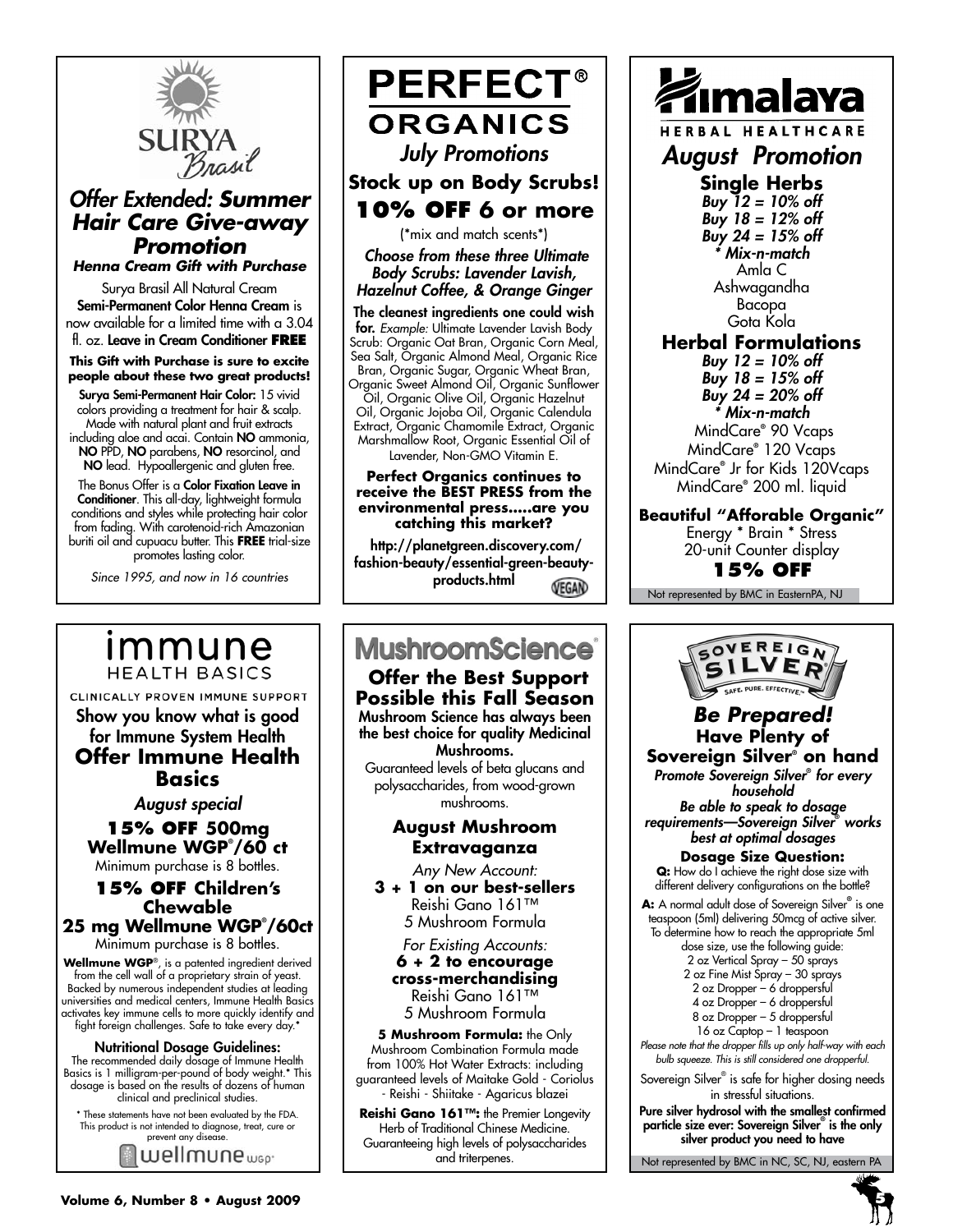# **The Future is Now for Children's Health**

*continued from page 1*

Education will lead to exceptional sales and health for both Herb Pharm's' *Children's Herbal Compound* and *Children's Winter Health™ Compound*.

What customer would not get the hint about your dedication to this issue when they shop in your store for three months and see and an endcap of Nordic products prominent as they walk in, and a 24-piece counter display of Herb Pharm's kids herbals as they check out. Again, they will ask questions and tell their friends that there are products in their local healthfood store that are beneficial for their kids. (Parents talk).

You will need to educate your staff about what these products are used for and why they are special: Nordic's unparalleled quality and low TOTOX-rancidity levels and their triglyceride-form patented manufacture; and Herb Pharm's worldrenowned Organic consistency and impeccable sourcing. Play-act good responses so that when a person asks why you have these products at the register, why the endcap that is so imaginative and Disneylike, that you have the perfect two-sentence pitch that will initiate a conversation.

Education leading to sales: good business. Ask your BMC-rep for a staff training on the categories of herbals and



Omega-3s for foundational health support for the youth of America!

Another new kid on the block of children's health is from the herbal juggernaut, Himalaya Herbal Healthcare. *MindCare Jr*. is exactly what the name suggests, a proven herbal compound for support of the mind of a child. What is so comforting about the formulas that **Himalaya USA** provides is that they all have gone through normal validated Phase I - IV drug testing that includes double-blind human clinical trials. This product does

wonders for focus, and that mental calmness that is known to be essential for proper learning. As the herbs bacopa and gota kola become more popular in the US, this formula will be understood as the schoolessential that it is.

The last thing that a child should do before they leave for school, and/or the first thing that they should do when they come home from school is take a delicious dose of **Aloe Life's** *Cherry Berry* whole leaf certified-Organic aloe vera juice. This product does truly mask the necessary bitters and sours that are present in this multi-tasking herb. Great for allergies, natural immune support with its naturally-





occurring polysaccharides, and properly-functioning digestive support—this is one great habit to establish for families in your community!

## **Immune Health**

If indeed the sky is falling, then we will need something more casual than another unproven and expensive pharmaceutically-rushed silver bullet with guarantees only of unknown but worrisome sideeffects.

While we may be comfortable with the amazing results of homeopathy for things

as virulent as the flu, it is smart to remember that people will move slowly into the promise that homeopathy offers. That "promise" is clearly working naturally with a person's own body systems without any concerns for dangerous contraindications.

**Newton Homeopathy** was the first company to offer a full-range of homeopathic remedies proven safe and effective for children. Newton excels above all others in two important categories allergies & detox, and immune system support. *Newton for Kids* is the perfect addition to any children's product setexpansion, and these products are the definition of *nurturing children naturally*. From Asthma-Rescue to Allergies; and Diarrhea or Fever Aid or Hypercalm; to Kids Detox and the timely Vaccination Assist, these products become essentials to promote this Fall, and in the Flu-Season that will certainly follow.

If you are looking to strengthen the immune system in a more supportive manner, then the greatest gift that one can give their children is a daily capsule of *Dr Ohhira's Probiotics 12 Plus*. Indeed, Omega-3s and Probiotics are more important than anything the pharmaceutical industry will ever whip up for their investor's profits: these two products are necessary for natural health. Are you getting this message to your clientele?

Other immuno-supportive essentials that must be put forward at this time are: beta glucans and polysaccharides. This nextlevel nutrition may be new to you and your customers, but this is where all the credible progressive research is focusing. The best guarantee of isolated beta glucans is available in 25 mg chewable tabs from **Immune Health Basics**. This is another item to stock by the dozen in your bountiful Children's Health endcap. Medical Mushrooms made by hot water extract provide a more foodform source of beta glucans and other immuno-specific nutrients, and this is the perfect addition to a preventative protocol for young and old alike. It is no coincidence that **Mushroom Science** sales are spiraling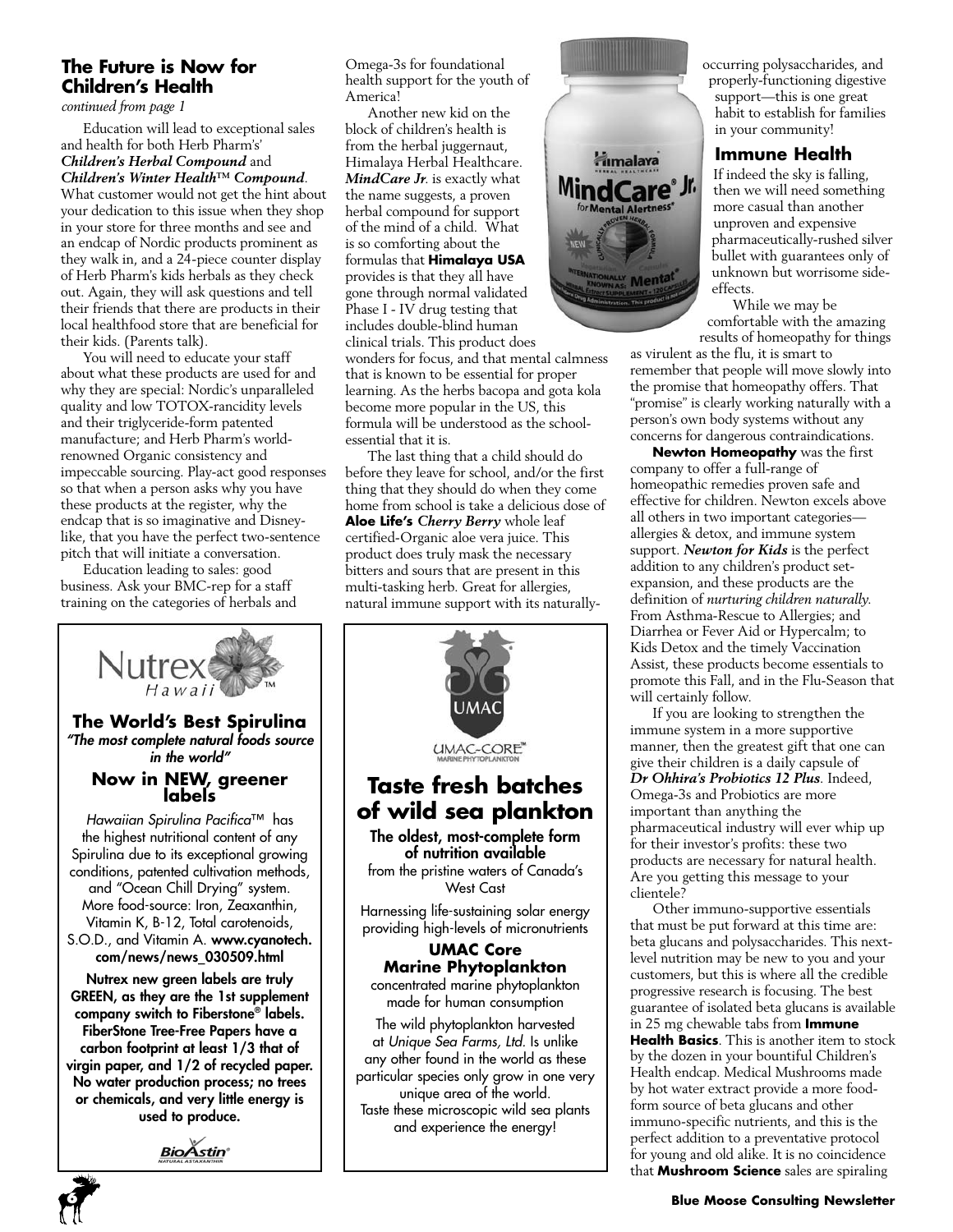upward as people research how to naturally fortify their immune system. Bluebonnet and Herb Pharm also offer stellar mushroom SKUs, but Mushroom Science is the most trusted name in medicinal mushrooms in America.

**Bluebonnet** recently introduced the first astragalus herbal that isolates guaranteed amounts of polysaccharides, in line with current research, and there are also a multitude of other good food herbals that children should be rotating between to establish a balanced and strong immune system. Astragalus would be better suited to a child in their mid-teens, and should not be the primary choice when fever is present.

Herbs that are excellent for prevention and immune-support include elderberry and Chyvanprash. Both are taste-friendly and can be made a fun part of the day's habits for young children and teens. Chyvanprash from Himalaya USA was truly the world's first daily herbal one-a-day: a spoonful-a-day is the most fun way to get the immune system strong.

Once a viral or bacterial assault begins, it is time to turn to the most effective tools available. If Immuno-support is your endcap theme, then now is the time to invest in as much **Sovereign Silver** as a shelf can hold. Forget the fascination with gallons of goji, if things get dicey with human health you are going to want every house on every block to have a 16 oz. bottle of silver hydrosol ready to be used immediately. This product is the fire-department to a human health fire. It is absolutely recommended that a silver hydrosol is smart daily nutrition for broadrange immune support, but don't forget the safety of taking higher dosages of this pure & guaranteed-dosage product when the bacterial-viral-immune system schoolyard fight breaks out.

Herb Pharm has an herbal toolbox of solutions for every aspect of immune fortification. Use the handy 4-SKU wooden shelf displays to cross-merchandise Herb

### **phone education at your fingertips**

*Education is vital to our vocation. Ask your BMC rep how to attend this wonderful monthly learning experiences!!*

#### **New**

**Thursday Aug 20** — Dr. Grace Ormstein's new Three Herb Thursday session provide information on herbs associated with the mind + immune system. Ashwagandha, Gotu Kola and Bacopa @ 11 & 2 PM EST. Participants may pre-register for the free monthly sessions by e-mailing healthcare@himalayausa.com & requesting a toll-free call-in number + access code.

**Tuesday and Wednesday August 4 & August 5** — Nordic Natural's Stuart Tomc offers live 50-min. trainings all day. This month, *"The Benefits of Essential Fatty Acids"* in a virtual classroom @ 10, 12, 4 & 6 EST. Free product for those who return training questionnaire

**Thursday Aug 20** — Newton Homeopathic's presents *"Homeopathy for Seniors"* @ 10 & 3 PM EST. Ask your BMC rep for details

**Thursday Aug 20** — Herb Pharm's Herbal Tele-Training Series, with Julie Plunkett. This month: Herbs for Children — Featuring: Children's Herbal™ Compound, Children's Echinacea™ glycerite, Children's Winter Health™ Compound, Dermal Health™ Compound 2 & 7 PM EST: free products with completed evaluation form.

Pharm's selection of Immune Defense Tonic™, Immunattack™ Compound, Super Echinacea™ (The Best-Selling echinacea in America), Virattack™ Compound, the famously all-purpose Echinacea-Goldenseal Compound, Propolis-Echinacea Throat Spray, Wild Cherry Petasites Compound and—for the greatest threats—andrographis and wild indigo root.

Here is an Herb Pharm counter-display that you can rotate with sales all Flu-season long: highlighting America's #1-selling quality liquid herbal extracts. Learn to recommend these products for children and for adults: be the source of information!

#### **More Nutritional Basics**

When it comes to the good nutrition necessary for an immune system to work optimally, we need to be the leaders in product information as well. First, in a protein-obsessed culture it is amazing that so many people are gorging bad protein choices and winding up with poor protein absorption. Kids need daily enzymes like Bluebonnet's Optimum Enzymes, and they also need highly bio-available protein

#### **"We Are health food people" Marge Roberts, President & CEO Newton Laboratories, Inc.**



I entered into the health field over 35 years ago when I graduated with a BS in Nursing from the University of Wisconsin, and it was just a few years later that a patient introduced me to "alternative" medicine. I didn't really "pursue" natural medicine however until 1995 when I studied acupuncture and homeopathy with the Academy of Advanced Complementary Medicine in Atlanta and Sri Lanka.

I then jumped in with both feet, co-founding the Complementary-Alternative Medicine Association (CAMA) which focused on education and CAMAction which focused on advocacy for natural health care. I wrote a book on health

freedom, *My Body, My Health, My Choice* and lectured extensively, appearing on local television and radio talk shows. It was quite a transformation for a little farm girl from Wisconsin.

It was through CAMA that I met Dr. Luc Chaltin, founder of Newton Homeopathics. He served on the CAMA Board of Directors and it was then, in 1996, that I began to diligently study homeopathy. In 2004, Dr. Luc asked me to take over as President/CEO of *Newton Homeopathics* in preparation for his retirement. With a Masters Degree from Southwest Texas State University, where I majored in administration and minored in education, I felt it was the perfect place to combine my interest in natural medicine and my passion for education.

I am committed to preserving and continuing the life-long work of this amazing man, who passed over on December 28, 2008, by offering quality products and support to health food stores and practitioners across the country.

sources like Bluebonnet's superior undenatured 100% natural whey protein isolates. If the concern is allergies, then Bluebonnet has a high protein product with just three ingredients; if the concern is weight or blood sugar for heavy kids, the stevia-flavored options are selling like healthy hotcakes.

Raw foods are an anathema in the typical child's diet. No wonder the bodies lack inner strength. **Juvo** is the perfect lunch-box solution for daily raw food and food enzyme nutrition. From better school concentration to stronger resistance to classroom flu, raw foods need to be an essential for good child-age nutrition.

Whether the issue is a child demanding vegetarian protein or a finicky eater who does not conform to the seemingly old adage to "eat your vegetables" in about 3-5 cup daily increments, the perfect nutrientpacked solution is spirulina. No other food contains the nutrition found in one serving of **Nutrex Hawaii's** *Spirulina Pacifica*. I often wonder how we got away from the practicality of superior nutrition. Sell the coolness of Hawaii and the practicality of spirulina—and prove that you believe in it by whale-sized displays and by taking the product yourself.

# **The Extras Make the Display**

Finally, that kid's section needs some fun. Jazz it up by carrying both of **Olbas**® inhaler products: the traditional Olbas® *Natural Inhaler* product for colds and prevention, allergies and circulation, and natural mental stimulation, and the cool Olbas® *Power Inhaler* with the trendy *leash-attachment*, and have every kid in school wanting the Power to Breathe™. Add Surya Brasil's safe and natural tattoos to the section and kids will hang with interest around your endcap like it was a comicbook section in a book store. Give them stories and they will learn. Then graduate to the eco-friendly stories of Spirulina and **UMAC-Core** marine phytoplankton.